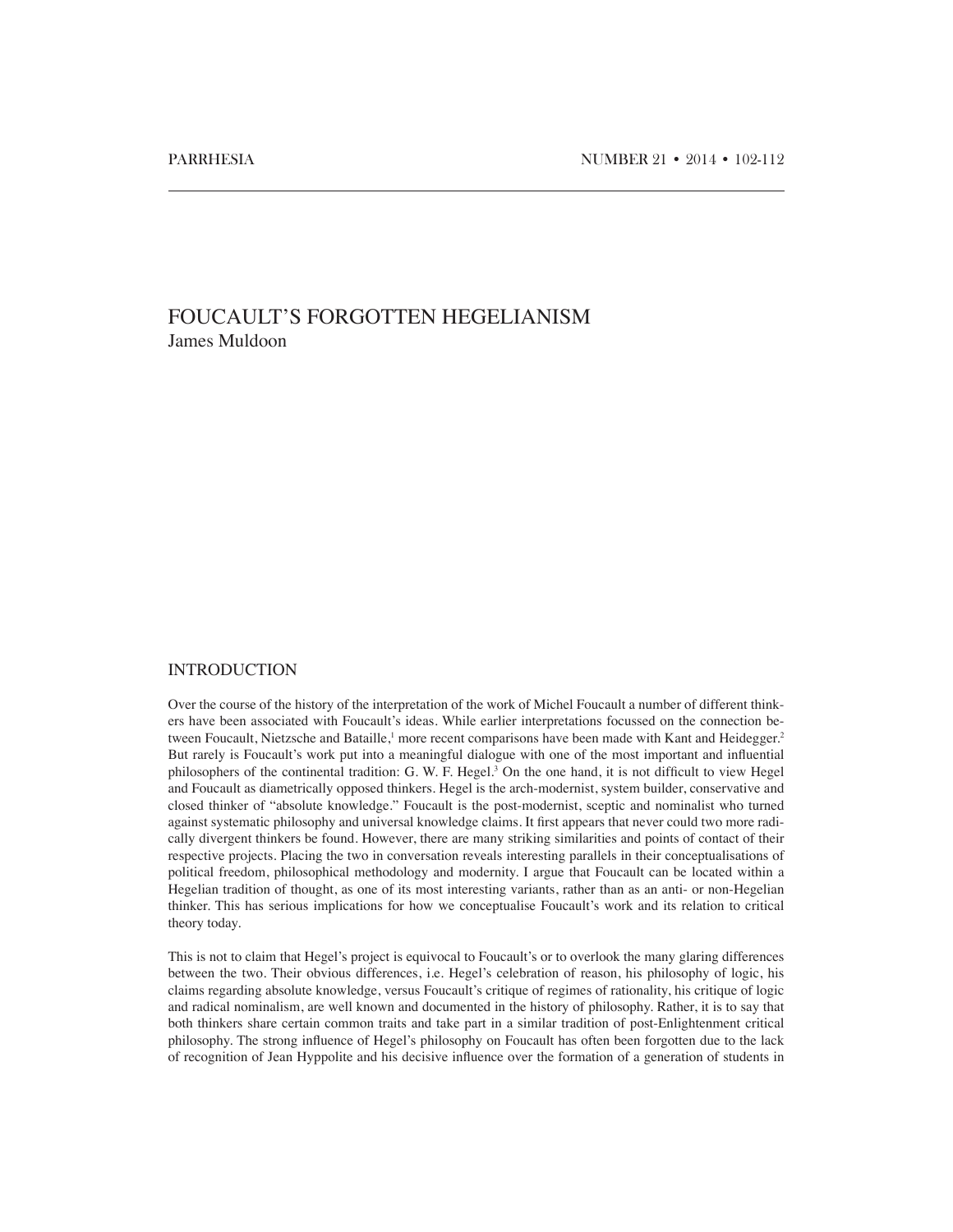the 1950s. Hyppolite's lectures on Hegel and his published work in *Genesis and Structure of Hegel's Phenomenology of Spirit* and *Logic and Existence* had a large impact on the development of French thought at the time.4 Hyppolite teaches Foucault the Hegelian understanding of philosophy as its own time comprehended in thought. Both Hegel and Foucault extend Kant's critical philosophy in the direction of a historicisation and a de-transcendentalisation of his work. Foucault expressly positions himself in a line of post-Kantian thinking about the Enlightenment, which, in spite of Foucault's protestations, contains Hegel himself. A theoretical line can be traced from Hegel, through Hyppolite, and into the work of Foucault.

I argue that Hegel and Foucault share a common framework of what constitutes the primary methods and goals of a critical philosophy. First, I claim that Hegel and Foucault engage in a philosophical critique of contemporary practices by introducing mediation into the immediacy of the present in order to reveal the ways in which taken for granted forms of life are in fact the result of a long period of cultural development. The aim of this exercise is to pursue a project of human autonomy. Although Hegel and Foucault have different conceptions of what human autonomy means and how this could be achieved in modernity, they both seek to engage with the Kantian definition of autonomy in order to extend and transform it, rather than rejecting it outright. The second part of the article concerns philosophical methods. If the goal of philosophy for both thinkers is human autonomy then the method is a historical critique of the present through genealogical or phenomenological analysis. Both thinkers engage in a form of critical historical inquiry for the purpose of mediating the present, what Foucault calls "histories of the present." This article thus brings Hegel into conversation with Foucault on their concepts of autonomy and philosophical criticism.

Foucault's perceived anti-Hegelianism is partly a result of his work being read alongside of Deleuze and included as part of Deleuze's polemics against Hegel. Deleuze argues in *Nietzsche and Philosophy* that Hegelianism is a regressive historical force that must be overcome by a Nietzschean affirmation of the creative and productive powers of life.<sup>5</sup> However, Foucault and Deleuze part company on a number of issues and it is simply inaccurate to equate the divergent projects of the two philosophers as identical on every point. It is true that Foucault's references to Hegel, when they are made, are almost always negative. But one of the aims of this article is to show that another reading of Hegel is possible outside of Foucault's own negative assessment of his work. Foucault states that

[i]n actuality, dialectics does not liberate differences; it guarantees, on the contrary, that they can always be recaptured. The dialectical sovereignty of similarity consists in permitting differences to exist, but always under the rule of the negative, as an instance on non-being … freeing of difference requires thought without contradiction, without dialectics, without negation; thought that accepts divergence, affirmative thought whose instrument is disjunction; thought of the multiple … it was necessary to free ourselves from Hegel—from the opposition of predicates, from contradiction and negation, from all of dialectics.6

This notion of differences being subsumed via contradiction into a unity and sameness is a theme that Foucault, Deleuze and Derrida all learn from Hyppolite, but it is only one possible form of Hegelianism that has been offered by Hegel scholars. There are a number of other possible readings of Hegel available and while Foucault sought to distance himself from both a dialectical logic and the confines of Hegel's philosophy more generally, there are a number of similarities that remain between their projects. They are both anti-utopian anti-revolutionaries who both support a version of radical reformism. They both believe it is not philosophy's role to instruct political actors on how to live. Rather, philosophy's role is to engage in a critical analysis of the world. The political act of the philosopher is to engage in a diagnosis of the present, which itself is to take a political stand.

This paper is divided into three sections. First, I seek to recover the hidden mediating figure of Jean Hyppolite that assists in explaining the thorough Hegelian education that Foucault received as a young student. Second, I provide a reading of Foucault's "What is Enlightenment?" essay to reveal the deep critical and dialectical themes that run through his work and how these could be linked to Hegel's philosophy. This also shines light on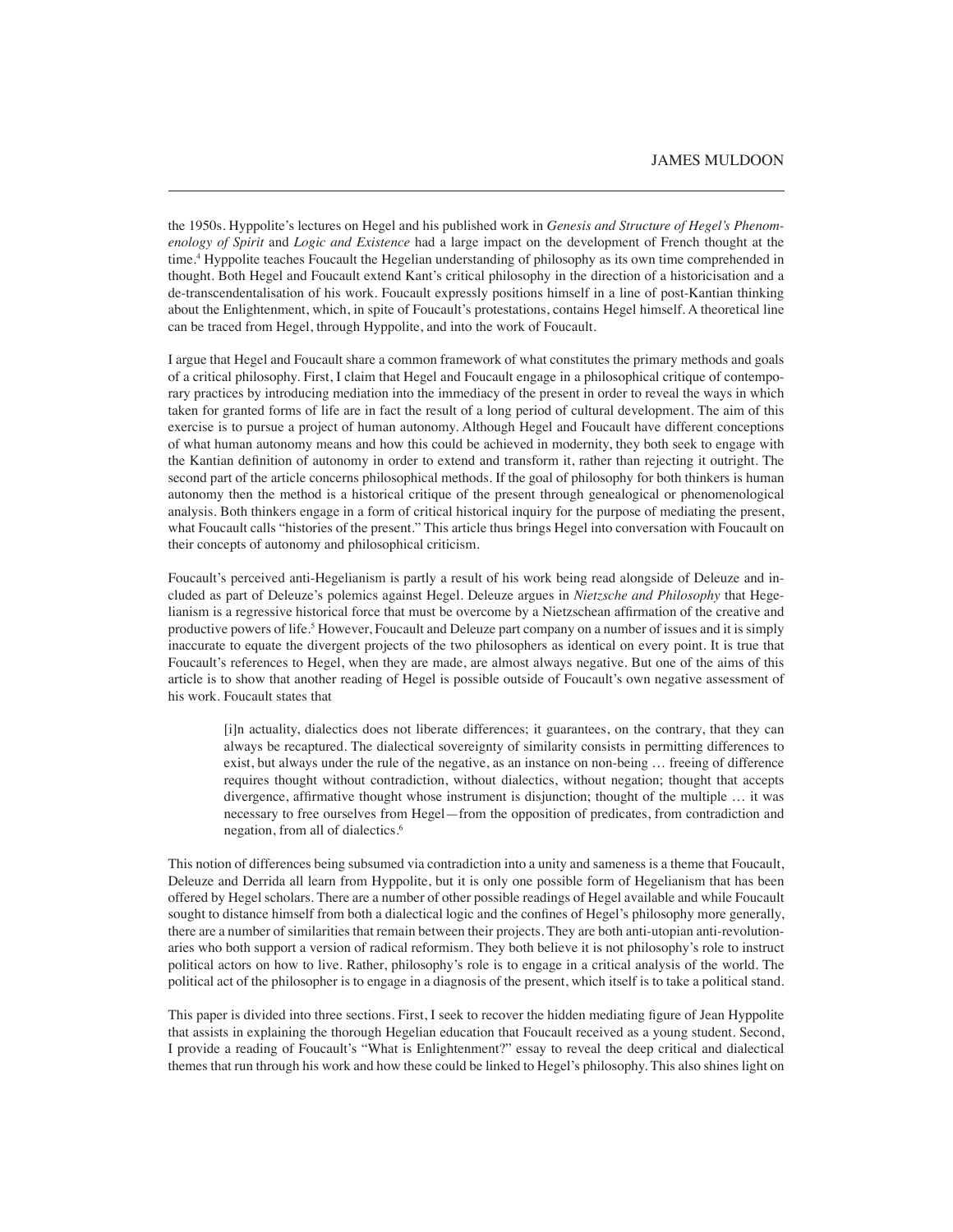Foucault's interest in the Enlightenment category of autonomy and its relationship to Hegel's own understanding of freedom. Finally, I offer a comparison of Hegel's method of phenomenology and Foucault's genealogy to show that the two thinkers were engaged in similar exercises. I conclude with some reflections on the state of dialectical thinking in Foucault's work.

## HYPPOLITE AS FORGOTTEN MEDIATOR

One of the main reasons the Hegelian influence on Foucault has been neglected, if not forgotten, is because of the lack of recognition given to one of Foucault's first mentors, the great French Hegelian, Jean Hyppolite. In the fall of 1945 Foucault arrived in Paris at the *Lyc*é*e* Henri IV to take classes to prepare to be admitted to the École normale supérieure. Here Foucault took a course on Hegel with Hyppolite that was to have a profound effect over the direction of his studies. Although Foucault had previously taken a great interest in history, it was at Henri IV that Hyppolite introduced Foucault to philosophy through Hegel's *Phenomenology of Spirit*. Speaking of Hyppolite's philosophy courses at the *Lycée*, one of Foucault's biographers notes: "there is no doubt that Jean Hyppolite was the one who initiated Foucault into the field that would become his destiny."<sup>7</sup> Foucault himself would never forget Hyppolite's influence in these early days, speaking glowingly of the professor in whom one could hear "something of Hegel's voice and, perhaps, even the voice of philosophy itself."8 Foucault did not just take a course on Hegel, he engaged in a detailed study of his philosophy. In 1949, at the age of 23, Foucault completed a now lost thesis for his *diplome d'*é*tudes supérieure* under the supervision of Jean Hyppolite entitled "The Constitution of a Historical Transcendental in Hegel's Phenomenology of Spirit."9 Hyppolite was an important teacher for a whole generation of French students. He taught courses on Hegel and Marx at the Sorbonne from 1949 to 1954. At this point he became a professor and director at the École normale supérieure, which he held until 1963. In 1963 he took up a chair at the Collège de France entitled "The History of Systems," where he taught until his death in 1968. At the École normale supérieure Hyppolite sat on the committee in front of which Foucault would defend his doctoral thesis, *Histoire de la folie* à l'â*ge classique*  (History of Madness in the Classical Age). In the preface to the published work, Foucault thanked Hyppolite for having "read this work in a still unformed state, advised me when things were not simple, saved me from many errors, and showed me the value of being heard."10 Foucault gave a number of public acknowledgements to Hyppolite, both in a eulogy for Hyppolite at the École normale supérieure and in his inaugural lecture at the Collège de France, where he in fact succeeded Hyppolite and took over his chair. Foucault himself gestures towards the Hegelian/Hyppolitean origins and future projections of his work when he states in 1972 that he places his future work "under his [Hyppolite's] sign."<sup>11</sup> Even as late as 1975, seven years after Hyppolite's death when Foucault published *Discipline and Punish*, he sent Hyppolite's widow a copy of his book with the dedication: "For Madame Hyppolite, in memory of the man to whom I owe everything." So what was this decisive influence of which Foucault has spoken on so many occasions?

Through his translation of *Phenomenology of Spirit* into French, Hyppolite assisted in mainstreaming Hegel's philosophy in a country that was, at the time, under the sway of neo-Kantianism. He also helped shift the interpretation of Hegel from a phenomenological and existential position towards an anti-humanist focus on discourse. Whereas Jean Wahl's 1929 *Le Malheur de conscience dans la philosophie de Hegel* read phenomenological concerns into Hegel and interpreted him through the figure of the "unhappy consciousness,"<sup>12</sup> Hyppolite turned away from the lived experience of the subject towards the logical analysis of conceptual thought. Hyppolite's emphasis on the structure of human language as the basis of Hegel's *Logic* had a great effect on the post-structuralist generation. Foucault and his contemporaries were interested in anti-humanist critiques that sought to decentre the lived experience of the phenomenological subject in favour of an analysis of deeper systems and structures. Although Foucault describes his own concept of discourse as disloyal to Hegel, his early archaeological method is nevertheless partially made possible through Hyppolite's turn to language in Hegel's philosophy.13 Foucault states that Hyppolite's *Logic and Existence* was "one of the great books of our time" that posed the question of "the point where the tragedy of life finds its meaning in a Logic, where the genesis of a thought becomes the structure of a system, where existence itself is articulated in a Logic."14 Foucault found Hegel attractive partly because of the way in which, through Hyppolite, he seemed to refute the claims of the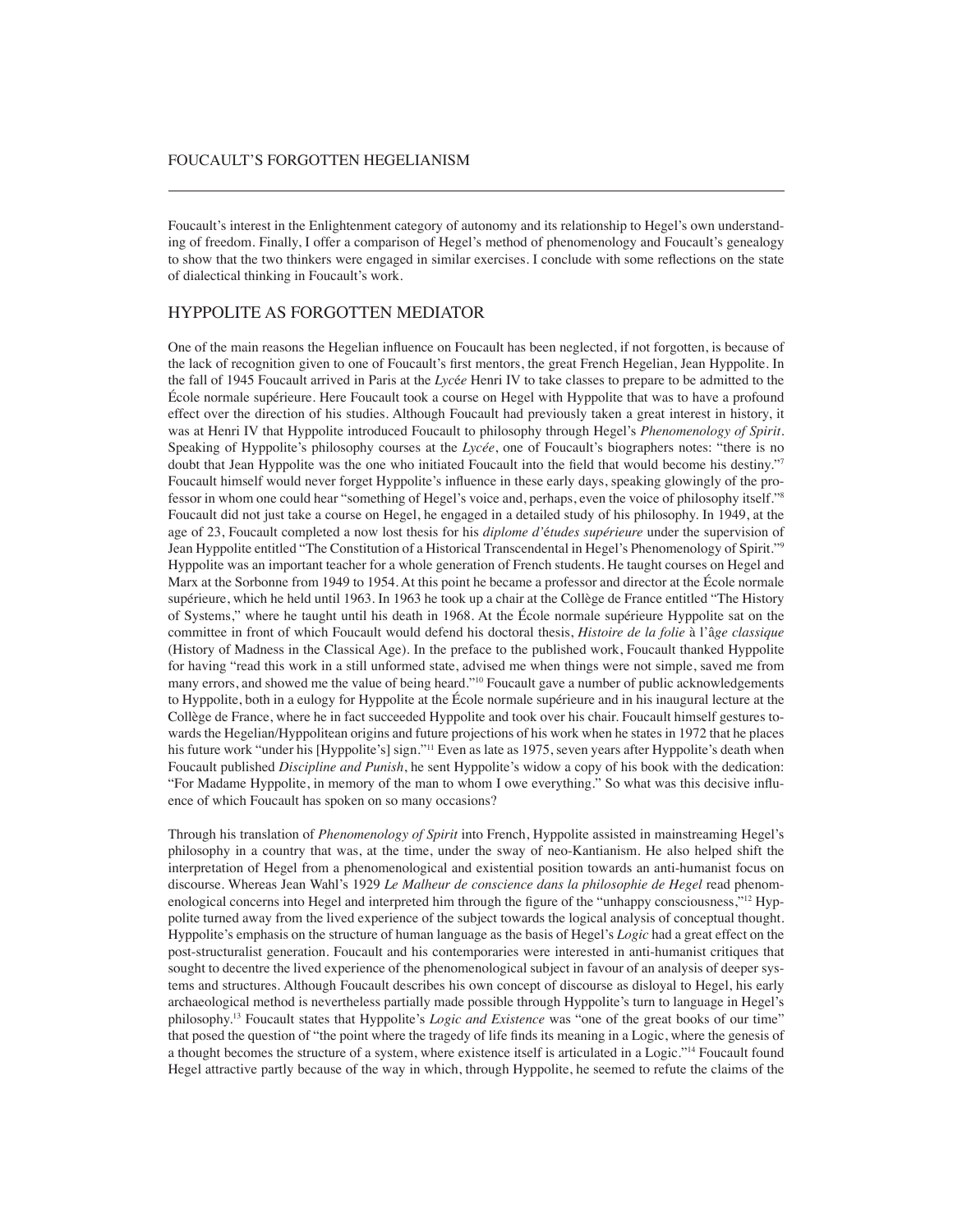existentialists and phenomenologists of the priority of consciousness and experience. Hyppolite argues that those who translate "self-consciousness" in Hegel as "man" have "somewhat falsified Hegel's thought."15 For the young Foucault, Hegel is viewed as capable of thinking a deeper logic that lies behind everyday experience.

In his inaugural address at the Collège de France in 1970 Foucault argues that Hyppolite effected a number of fundamental alterations "not within Hegelian philosophy, but upon it."16 One can locate in this lecture a number of concepts that will become important starting points for Foucault's own research. Hyppolite's attempt to think Hegel alongside several other figures such as Marx, Kierkegaard, Husserl, Heidegger and Bergson mark the first points of departure for a line of thought stretching from Hegel to Foucault. Foucault argues that Hyppolite identifies the precise nature of Hegelianism and specifies what is involved in an attempt to break from Hegel's philosophy of "absolute knowledge." Foucault points to a number of gestures made by Hyppolite with regard to Hegel's philosophy. First, Foucault states that Hyppolite abandons claims that philosophy could culminate in a "totality" that synthesized and reconciled all oppositions. Instead Hyppolite presents philosophical thinking as "an endless task, against the background of an infinite horizon."<sup>17</sup> The supposed finality of absolute knowledge should be thought rather as a "continuous recommencement" of consciousness interrogating itself. This notion of critical thinking as an endless task of a critique of the present is echoed in Foucault's "What is Enlightenment?" essay. He takes up Hyppolite's challenge to think a form of philosophy that does not attempt to lay claim to an absolute knowledge and instead places itself in the purely finite realm of human affairs. He takes part in a return to the Young Hegelian attempt to politicise Hegel's dialectical method and transform it into a critique of existing social practices. Next, Foucault argues that rather than attempting to incorporate all non-philosophical forms of experience into philosophy, Hyppolite attempts to establish a non-reductive connection between philosophy and the world. Hyppolite seeks to provide the starting point for philosophy in the non-philosophical of social relations and political contestation. Foucault learns from Hyppolite that philosophy cannot think of itself as a purely autonomous domain but must base itself in the arbitrariness and complexities of human history. It was Hegel who had first thought that philosophy should be a matter of conceptualising one's own time in thought and it is this sentiment that is continued in both Hyppolite and Foucault. Foucault's modernism of historical self-creation revisits a number of themes, not of the Hegelian absolute, but of Hyppolite's Hegel as a thinker of modernity as an era of "repeated interrogation." Foucault can be viewed as extending Hyppolite's paradigm further still, not simply placing Hegel in relation to Kierkegaard, Marx and Heidegger, but questioning the very foundations of a totalising conceptual logic.

Hyppolite offers Foucault the first steps along a path through which Foucault envisions himself escaping Hegel. However, if this is the case, it is also primarily a Hyppolitian version of Hegel that he and others in his generation feel the need to reject. For Deleuze and Derrida, it is Hyppolite's Hegel that will be rejected, the Hegel who raises difference to contradiction, to an internal difference within a totality, and who incorporates all otherness into a logic of sense.18 For Foucault, it was the totalising, unbroken, and all-encompassing nature of Hegel's philosophy that had to be rejected, for it was one that did not allow for what Foucault describes as "experiences in which the subject might be able to dissociate from itself, sever the relation with itself, lose its identity."19 For Foucault, Hegel established a philosophical world with a "model of history's unbroken intelligibility."<sup>20</sup> One of the central problems for Foucault was Hyppolite's attempt to "turn Hegel into a schema for the experience of modernity."21 This ran counter to Foucault's own interpretation of modernity and his assessment of its possibilities and dangers. Although Hegel and Foucault both portray modernity as an ambiguous, contradictory and tension-filled epoch, they differ significantly in their diagnoses of the new social forces that were unleashed in the modern era. Hegel believes that the emerging forms of diremption and alienation in modernity could be reconciled through the unifying power of art, religion, philosophy and the modern state. For Hegel, although modern individuals have become divided from God, nature and their community, modern institutions and practices have the ability to bring individuals back into a meaningful relationship with their social world through adequate reflection on their own activities. Hegel presents a legitimation model of modernity that attempts to rationalise and justify modern political institutions that will give modern individuals a sense of being at home in the world.22 For Foucault, modernity's claim to provide greater freedom to its subjects is undermined by the extent to which the production of this freedom is tied up with increasingly insidious and restrictive methods of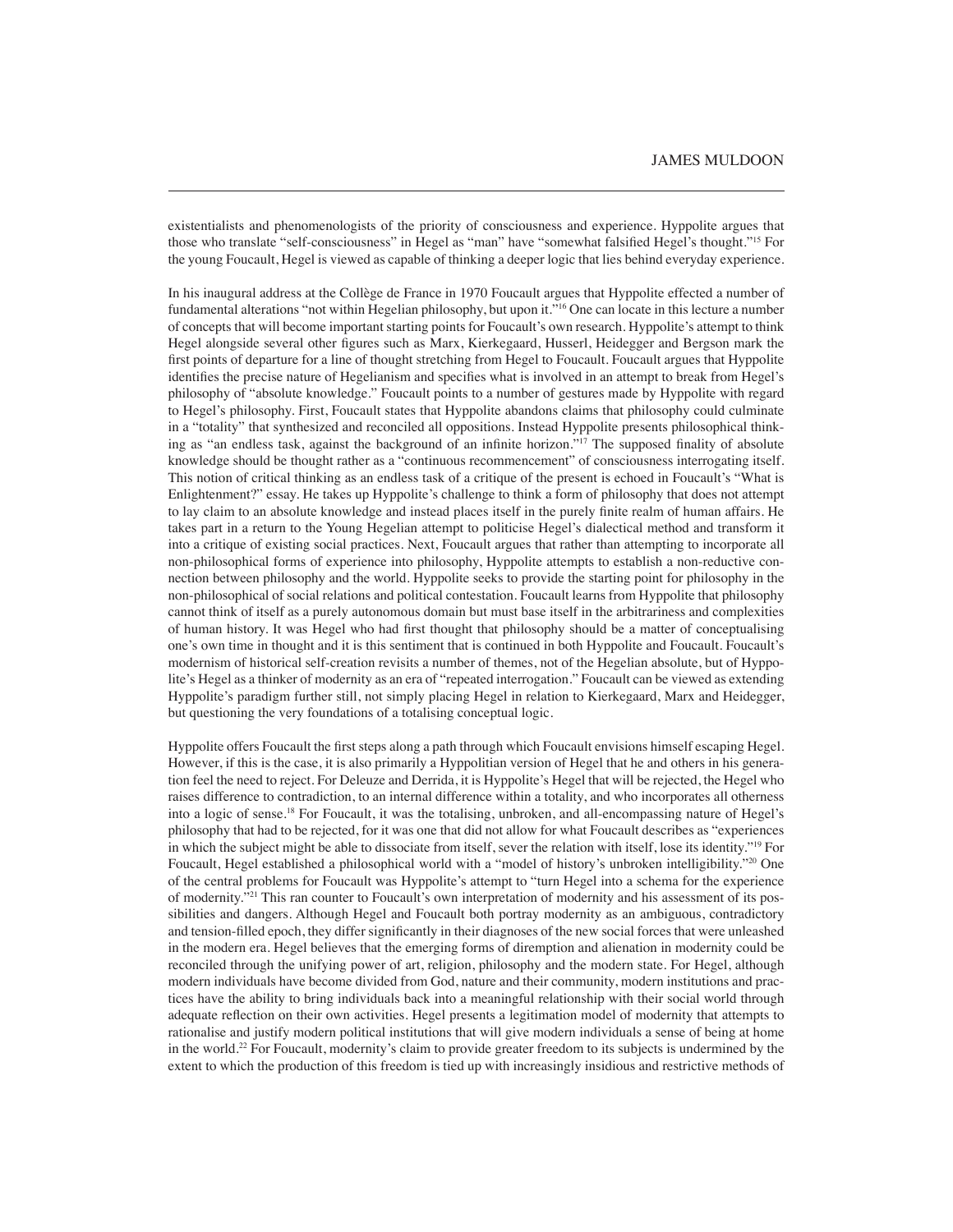surveillance and control. Modern practices of governmentality seek to direct the conduct of subjects by structuring their field of possible actions.<sup>23</sup> For Foucault, Hegel's restrictive and unified historical narrative of the *Phenomenology of Spirit* does not enable the appropriate critical attitude to contemporary practices. Foucault invokes notions of rupture, transgression, transformation and the injection of difference and discontinuity into life. Rather than affirming the legitimacy of historical knowledge, Foucault is interested in a critique of the limits of knowledge and an attempt to move beyond them.<sup>24</sup>

However, when Foucault speaks of Hyppolite's lesson of giving him "an appreciation of the price we have to pay to detach ourselves from Hegel," one could ask the question: which Hegel?<sup>25</sup> Whose interpretation of Hegel does Foucault find it necessary to reject and for what reasons? Foucault states that "we have to determine the extent to which our anti-Hegelianism is possibly one of his tricks directed against us, at the end of which he stands, motionless, waiting for us."26 Perhaps in his desire to avoid an encounter with a stiff and motionless Hegel waiting at the end of the path—Hyppolite's Hegel of the unity of thought and being and the totalising nature of the absolute—Foucault fails to realise the presence of a much more open, fluid and historicist Hegel that has continued alongside Foucault throughout his journey. Foucault's own method and goals have more in common with contemporary readings of Hegel that have begun to be offered by a new generation of Hegel readers such as Žižek, Comay and Malabou.<sup>27</sup> These commentators undertake more open and radical readings of Hegel's texts that emphasise the *aporias*, incompleteness and excesses of Hegel's philosophy. The emergence of a different Hegel, one that is not reduced to a caricature of the static thinker of "absolute knowledge," opens the path for a re-examination of the Hegelian origins of Foucault's philosophical goals and methodology.

## HEGEL AND FOUCAULT ON AUTONOMY

When Foucault wrote in 1984 that the philosophical ethos of Enlightenment is "a critique and a permanent creation of ourselves in our autonomy," it is Hegel rather than Kant that it would be more correct to say that Foucault was invoking.<sup>28</sup> For it is not Kant's largely ahistorical and transcendental philosophy that is depicted, but Hegel's historical and dialectic philosophy of the dual-natured process of humanity's self-actualisation (creation) and critical self-reflection (critique) in its movement towards self-determination (autonomy). Foucault's reference to "critique," reflects Hegel's commitment to a critical philosophy that attempts to attain a more adequate picture of ourselves as human beings, whereas "creation of ourselves" could be taken as referring to Hegel's analysis of the self-actualisation of human beings through the continual transformation of concrete human societies, which he describes as the movement of "Spirit." In his essay "What is Enlightenment?" it could be argued that Foucault is echoing Hegel's own claim that the task of philosophy is to comprehend its own time in thought, or in other words, to provide a permanent philosophical critique of the present. In spite of his own conscious efforts to present an anti-Hegelian face to the world, Foucault can be situated within a line of post-Hegelian philosophy that moves from Jean Hyppolite and extends in an even more radical direction to Foucault himself. Although there are significant differences in the respective details of their political philosophies, a shared politico-philosophical project can be discerned in the writings of Hegel and Foucault. Both thinkers believe that the historical task of philosophy is to introduce mediation into the immediacy of the present in order to further the project of human autonomy. Whereas the language of "mediation" is distinctly Hegelian, the activity of historical critique is common to Hegel and Foucault. For Hegel, the present can only be adequately understood through a phenomenological analysis of the series of stages that human beings have traversed in order to attain their current form. A phenomenological analysis assists uncovering the various modes by which we came to constitute ourselves as free subjects. For Foucault, our capacity to intervene politically is increased by uncovering the contingency of present social relations and understanding that things could be otherwise. The seemingly universal and necessary aspects of current institutions and practices are revealed through genealogical analysis to be merely contingent and arbitrary. While different aspects of human freedom are more pronounced in each thinker, for both the end goal of historical investigation and political activity is human autonomy. How, then, is autonomy understood for Hegel and Foucault?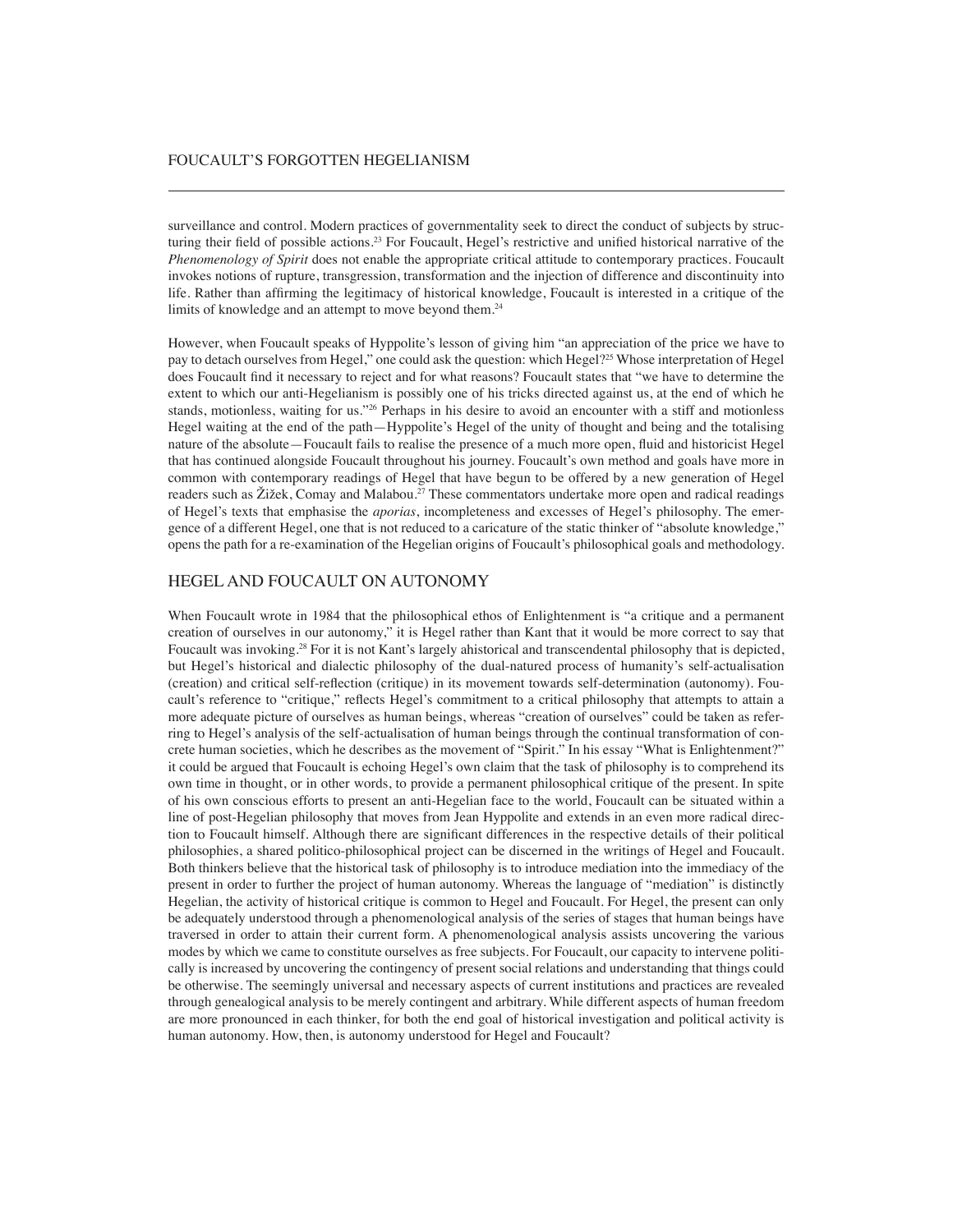The important connection between Hegel and Foucault on the question of autonomy can be located in the way in which they respond to the Enlightenment project and Kant's critical philosophy. Both thinkers perceive themselves to be working in the Enlightenment tradition and transforming it from within in a number of fundamental respects. Foucault distances himself from humanism while at the same time situating Enlightenment thought as the unsurpassed horizon of his age. Foucault argues that it is the activation of a certain philosophical attitude of critique, one that problematizes the "constitution of the self as an autonomous subject," which is a key part of the Enlightenment legacy.<sup>29</sup> Kant's project of using our reason without guidance from another is important for Foucault as the starting point of the Enlightenment attitude. However, whereas Kant's formulation of the problem of human autonomy relied upon an analysis and critique of the limits of knowledge and a commitment to not transgressing the limits of a finite knowing subject, Foucault transforms this critical limit attitude into a positive project of questioning the perceived limits of human freedom. Foucault's critical philosophy involves a questioning of the universal and formal structures that place limits on the constitution of historical subjects and an investigation into which practices can be modified to allow for a greater space for human freedom. Foucault follows Hegel in historicising and de-transcendentalising Kant's critical philosophy to take into account humanity's historical development and existence in concrete societies. Foucault learns from Hegel's *Phenomenology of Spirit* that humanity is engaged in a process of self-transformation, which entails a continual alteration of its nature. "The point," for Foucault, "is to transform the critique conducted in the form of necessary limitation into a practical critique that takes the form of a possible transgression."30 In Foucault's transformation of Kant's critical philosophy the nature of our understanding of human autonomy is reversed. For Kant, human autonomy involves the discovery of and adherence to the universal laws of our higher cognitive faculty of reason, which, importantly for Kant, we prescribe to ourselves. By understanding our limits as human beings and following a law that we ourselves have created, we can ensure that we act autonomously. Foucault seeks to reverse the priority. Instead of seeking to discover universal laws, Foucault believes that we should engage in a test of the limits that are currently placed on us in order to go beyond them. He maintains the same critical attitude of utilising reason to become autonomous, but for Foucault this critical legacy of the Enlightenment is best conceptualised as a "work on our limits, that is, a patient labor giving form to our impatience for liberty."31 Foucault's concept of autonomy involves a continual critical appraisal of how we constitute ourselves as modern subjects, but there is no determined content of what it would mean to be free. Foucault states in "The Subject and Power" that we should strive towards the reversibility of power relations so that we have as much flexibility as possible in how we constitute ourselves as subjects, but unlike Kant, the content of autonomy remains open for historical actors themselves to decide how best to actualise themselves in their autonomy.

Hegel's own interpretation of the Kantian project of autonomy differs from Foucault's notion of a "limit attitude." Instead, Hegel is concerned with the cultural disintegration of modern society: the breakdown of sources of socialisation and legitimacy and the erosion of traditional institutions and values. Modern individuals must be reconnected to their families, communities and the modern state and allowed to feel "at home" in the world. An essential aspect of freedom for Hegel is an overcoming of alienation and an incorporation of the perceived otherness of the external world into the self. Political freedom can be objectively located in the world for Hegel through the establishment and legitimation of the rational and organic institution of the modern state.32 The role of the state is to overcome the divisions within modern individuals and reconcile them with other citizens, the alienating effects of the market place and the potential externality of social and political institutions. Hegel shares Foucault's attempt to transform the Kantian notion of autonomy, but he stays closer to Kant's faith in human reason to be able to reconcile the historical forces of modernity and provide a new foundation for human freedom.

However, Hegel shares Foucault's concern with human freedom and believes that the discovery of the human will's striving towards freedom was the most important discovery of the modern age.<sup>33</sup> Hegel's political philosophy begins from the starting point of an individual free will. He seeks to show how the rational institutions of the state can be developed from a conception of the free will. This would show them to be an organic, rational and legitimate manifestation of human freedom in the world insofar as they conserved the subjective freedom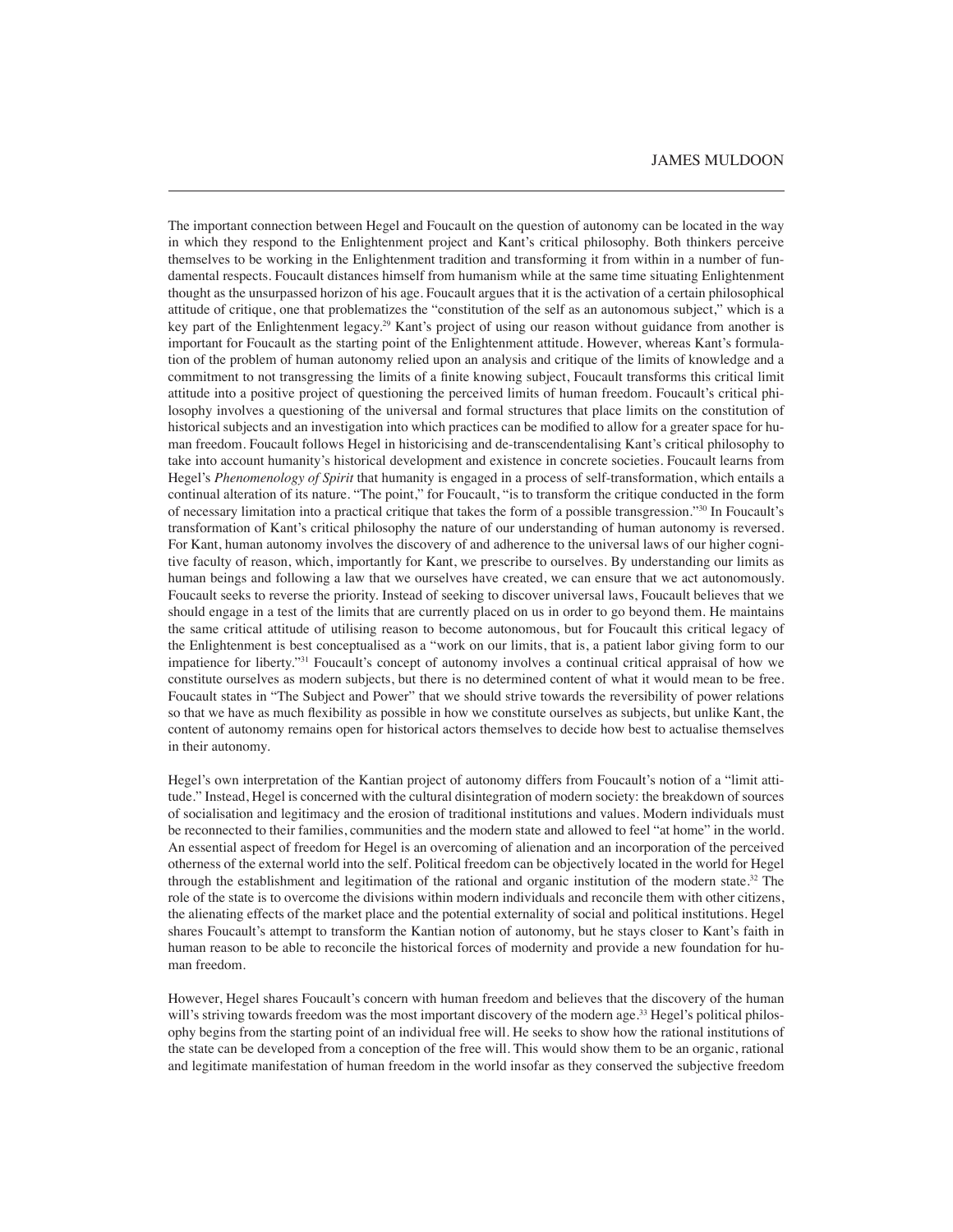of individuals within the objective structure of the modern state. Kant's conception of human beings providing laws for themselves is extended by Hegel to include the necessity of creating a realm of self-consistency and non-alienation that includes the customs and laws of the state. True autonomy for Hegel involves reconciling oneself with the freedom of other individuals and showing how different individual's freedoms could be reconciled in an objective realm of political institutions. This is the task of Hegel's political philosophy through the detailed analysis of the necessary institutions that a state must adopt in order to adequately actualise freedom in the world. Foucault is more sceptical about the ability of human reason to create the blueprint of institutions that would ensure human freedom. While Foucault shares Hegel's anti-utopian and anti-revolutionary political position, he extends Hegel's scepticism of the ability of philosophy to legislate for the world of politics by refusing to prescribe any form of institutional arrangement for modern societies. In this way he can also be seen as extending and transforming, rather than completely rejecting the outlines of Hegel's philosophical project. Although both thinkers have different conceptions of human freedom based on their divergent assessments of the modern era, both maintain that the task of philosophy and historical analysis is to further the project of human autonomy.

### PHENOMENOLOGY AND GENEALOGY

Hegel and Foucault are often taken to have opposing philosophical methodologies. Hegel is assumed to deploy a totalising philosophy of history that seeks to annul instances of alterity and difference within a closed system of identity, whereas Foucault is a radical nominalist who locates discontinuities and ruptures in history and searches for the arbitrary, contingent and constructed within the seemingly natural and universal. However, underneath these apparent differences lie several core similarities in the historical methodologies of the two thinkers. In this section I will discuss Hegel's phenomenological method in his *Phenomenology of Spirit* and Foucault's genealogical method developed in his essay on Nietzsche and work on sexuality and prisons. Both Hegelian phenomenology and Foucauldian genealogy are forms of historical investigation, or what I will call critical historical work, which intersect and overlap in important respects. While Evangelia Sembou has claimed that both philosophers can be said to share a critical attitude towards a "correspondence theory of truth," I argue that both thinkers are involved in an analysis of the present through the traces and remnants of the past.34 They seek to interrogate the ways in which we constitute ourselves in the present as a result of our long formation through social and historical experience. This work involves a phenomenological or genealogical investigation into the ensemble of antagonistic forces that produced current social relations. Both thinkers allow for a questioning and transformation of social practices and institutions by unravelling a series of problems that have entangled us over the course of our development. I analyse five main lines of inquiry along which it may be fruitful to explore a relationship between the methodologies of these two thinkers. I will examine the ways in which Hegel's phenomenology could be described in language that evokes the genealogical methods of Foucault without, in the process, significantly distorting the projects of either thinker.

First, phenomenology is a recollective narrative of the process of our own coming to be as modern subjects. It is a description of the various strategies and struggles that form the history of our development. In the same way as Foucault's genealogies seek to provide insight into the formation of vital aspects of ourselves as historical subjects of the present (i.e. his studies on madness, sexuality, punishment etc.), so too does Hegel provide an analysis of our own self-becoming. *The Phenomenology of Spirit* is a story of the human spirit's journey through a number of thought positions and historical moments that, among other things, tracks humanity's development to its current epoch. For Hegel, the truth of human beings is not contained naturally and unproblematically in the present, but is buried within all of its past experiences, which, as completed, can be brought before modern consciousness one after another in a "gallery of images" that constitutes a history of its own development.<sup>35</sup> The purpose of this critical historical work is to gain a more rich and complex perspective on the status of the present. It assists in de-naturalising the present, what Hegel would call mediating it, so as to attain a degree of critical distance on contemporary practices.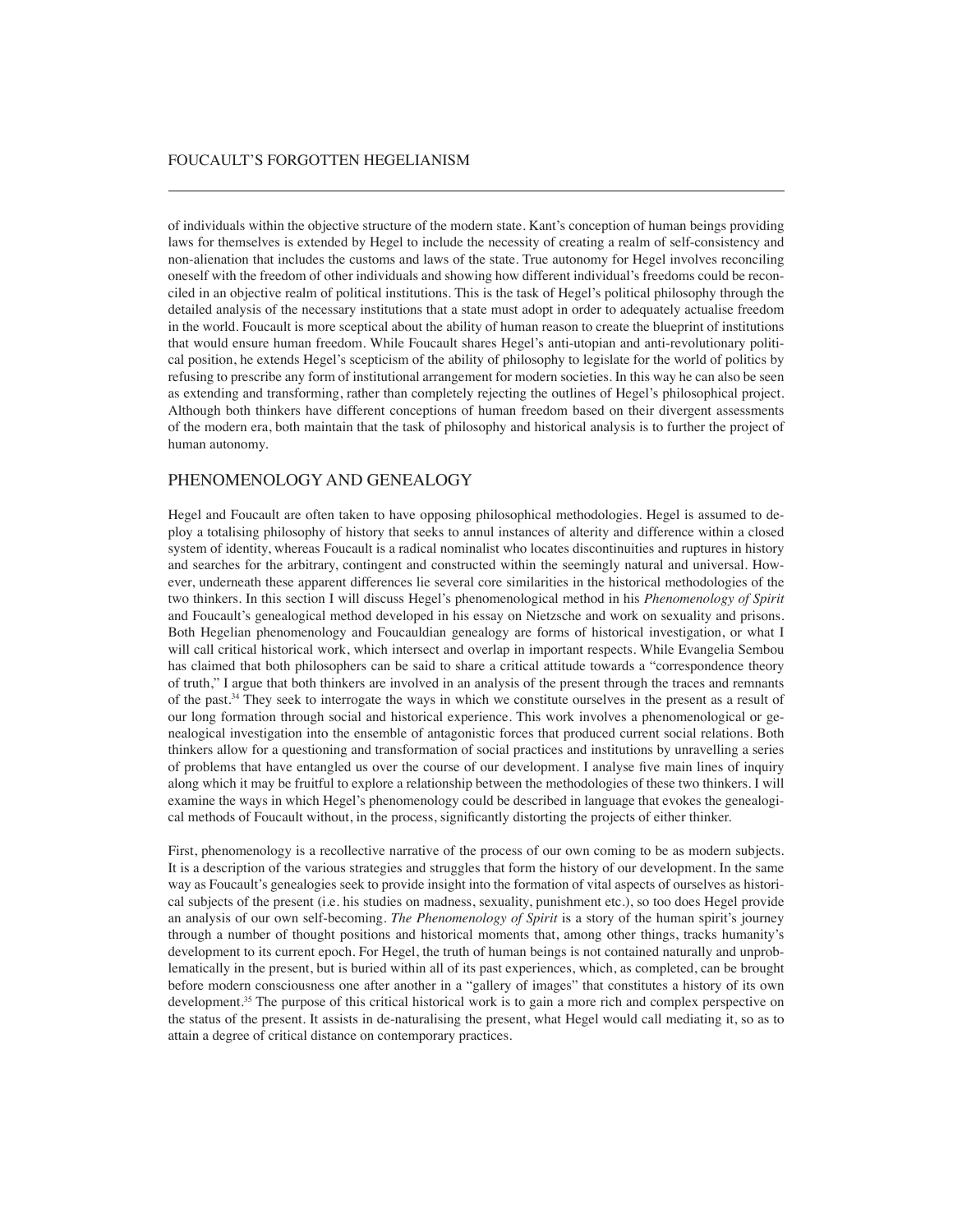Phenomenology also deals with the complex processes—including the errors, deviations, and dead ends—that have led to the constitution of the present. It would be unsympathetic to characterise Hegel as having an overly idealised or fully progressive understanding of history. For Hegel, there are aspects of history from which we can learn nothing: there are wars, slaughters, and entire forms of life that are largely meaningless. Nor is Hegel's phenomenology a description of the progress of a rational inevitability. Hegel's history is retrospective, told from the position of the present, which details how—given that history has unfolded in the way that it did—we came to be the kinds of modern subjects that we are today. It is not intended to be a description of a process that was necessary and inevitable from the beginning. Rather, phenomenology can be viewed as a meticulous search through the historical past for problems, conflicts and moments of contradiction that illuminate key moments in the gradual struggle and development of humanity. Hegel looks for singular moments in history: the way they exhibit themselves not in ideal and heroic deeds, but in sentiments, mindsets or standpoints of thought that are unable to move beyond themselves and remain stuck in pathological structures of repetition and self-defeat. Hegel seeks to untie the various knots of previous thought patterns by revealing their internal inconsistencies and gesturing towards a more adequate conceptualisation of their own problems.

Third, phenomenology is not history done for its own sake but critical historical work undertaken in order to pursue a task in the present. Phenomenology and genealogy are both written for the purpose of gaining greater insight into contemporary social life. Foucault characterises his own work as writing 'the history of the present,' which emphasises the way in which his critical studies are directed towards current political problems. In the same way, Hegel seeks to diagnose a series of inadequate and problematic mindsets or standpoints that many forms of modern consciousness are still trapped within. The journey of spirit in the *Phenomenology of Spirit* contains a number of diagnoses of specific problems that would have afflicted his contemporaries: Hegel's era would have been filled with mystics, beautiful souls, stoics and sceptics, Kantians and unhappy consciousnesses, all of whom Hegel believes subscribe to unworkable philosophies of life. Critical historical work is designed to have an effect on the present, to provide a framework of intelligibility in order to break down and transform current problematic institutions and practices.

Fourth, phenomenology challenges the idea of a timeless, universal and unchanging human essence that endures beneath or behind historical experience. Hegel is among the first critics of metaphysics who lays bare the pretensions of holding to a "timeless and essential secret" of human beings, for he sees that in truth, "the secret [is] that they have no essence."<sup>36</sup> The individual, ethical figure of self-consciousness is only the result of a long developmental process throughout history, rather than a given that is presupposed by philosophical thought. Human beings are the product of their circumstances and cannot be defined or determined outside of their socio-historical formation. The subject, in Hegel, has no essential transcendental identity. This is to say that there is no human essence for Hegel that remains constant regardless of context and stays the same over time. Moreover, this subject is also only an abstraction from the broader social processes of social development and so to understand the subject one must obtain knowledge concerning the nature of these transformations. Foucault's critique of the subject in its classical Enlightenment form is a continuation of Hegel's historicisation of the philosophy of the subject.

Phenomenology also rejects the search for pure origins of truth, since the actual must develop out of a long process of contingent historical events. The final product of human society that exists today is not located in its pure form at its birth. Hegel argues that to grasp the truth of an entity one must allow that entity to undergo a process of its own development, in which it differentiates and particularises itself. He does not think that one can predetermine the outcome of such a process, for "truth is not a minted coin that can be given and pocketed ready-made."37 An entity is not given in its essence at its origins; there is no lofty moment of awakening in which such an entity would emerge in a state of preformation. Rather than search for origins, Foucault highlights that Nietzsche undertakes an examination not of origin but of stock or descent [*Herkunft*].38 This is to seek out the subtle marks and different traits that have combined in various networks to have an effect on the way in which an entity was formed. Such a history would be full of contingencies, arbitrary encounters and loss along the way.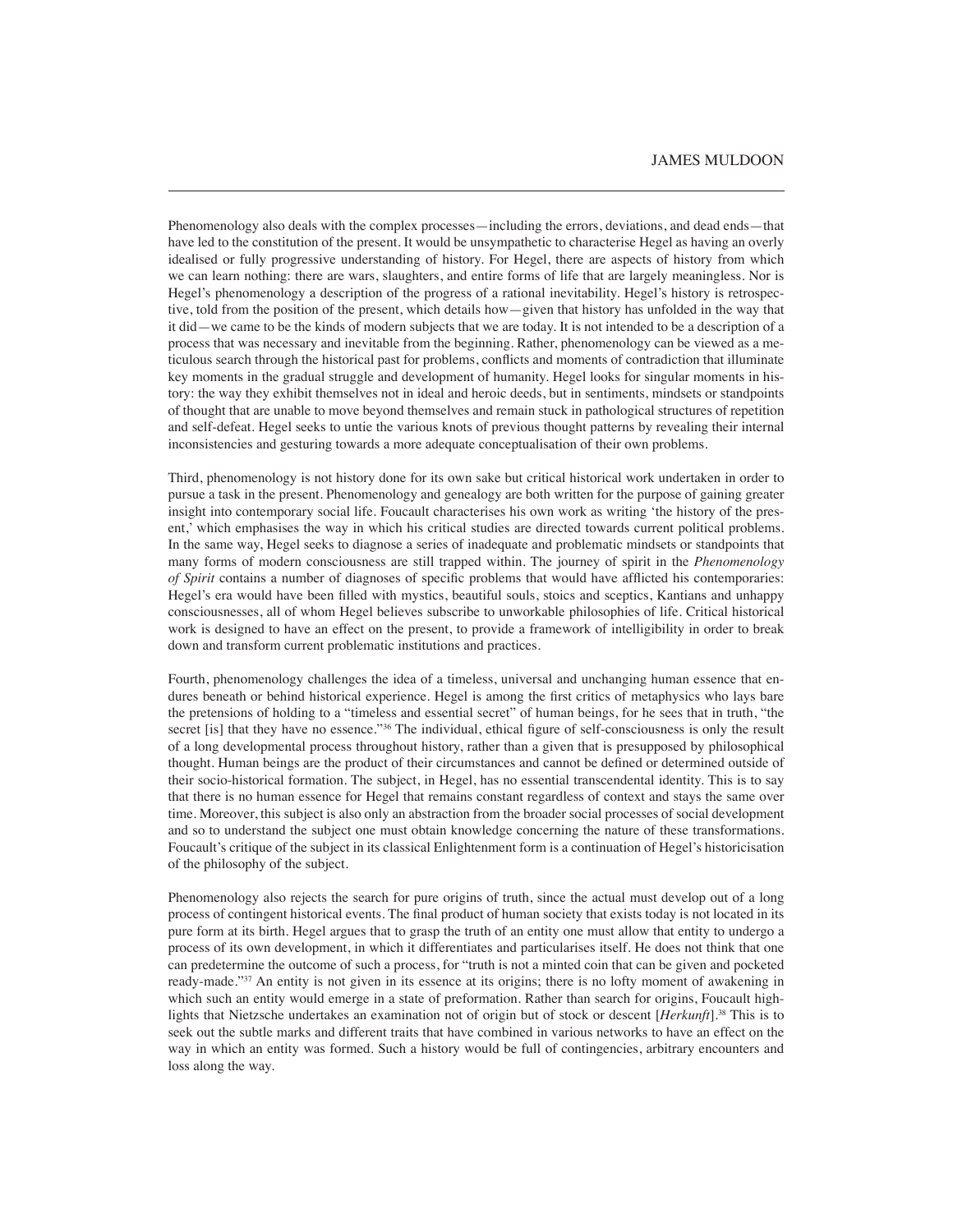However, it is clear that phenomenology and genealogy are not identical enterprises. I am not arguing for a complete correspondence between the theorists' works or advocating that we should lose sight of the many important differences that separate the two, rather I think that reconceptualising the relationship between the two reveals a continuing Hegelian legacy in Foucault's work. As these differences have been adequately treated in available scholarship, the most important of them can be parsed in brief. First, Hegelian phenomenology is a single narrative of the development of Hegel's concept of spirit [*Geist*], which travels from a position of sense certainty to that of absolute knowledge. On the other hand, Foucault's critical studies are particular, localised and discontinuous, piling up rather than connecting together in a single narrative of development. Foucault completely disavows any notion of a unified or progressive scheme of history. Second, Foucault engages in highly empirical analysis and works through meticulous archival research, whereas Hegel's method is more idealised, focussing on character types and paradigms of modes of thinking or living. At times it is not clear to which historical figures or movements Hegel's caricatures are referring, and in a sense, it does not matter, because they are designed to play a broader role than being reduced to one particular moment in history. The most important difference between the two, however, relates to the status of reason in their work. Hegel's critical histories search for kernels of rationality—instances that show the development of our ability to rationally comprehend the world. The belief in the basic intelligibility and rationality of the world (for Hegel proved by speculative philosophy), underlies his entire project. Foucault, on the other hand, aims to break apart the seemingly universal and necessary aspects of human reason to open up the possibility of thinking and acting otherwise. He attempts to look behind the necessary to the contingent by laying bare the artifice of operations of power propping up those relations which are ultimately arbitrary constraints on human behaviour. Foucault abandons the attempt to demonstrate either the rationality or legitimacy of contemporary practices and institutions, partly because he is more attentive to the darker side of reason as a potential source of normalisation, domination and control, but partly because he has followed Hyppolite in breaking with Hegel's pretension to develop an all-encompassing philosophy.

### **CONCLUSION**

To what extent could Foucault be said to be continuing a dialectical mode of thinking? Foucault explicitly rejects dialectics at a number of points in his work such as where he states that

I suggest replacing this dialectical logic with what I would call strategic logic. A logic of strategy does not stress contradictory terms within a homogeneity that promises their resolution in a unity. The function of strategic logic is to establish the possible connections between disparate terms which remain disparate. The logic of strategy is the logic of connections between the heterogeneous and not the logic of the homogenization of the contradictory.39

However, we can see how Foucault is here rejecting a particular image of Hegel, one that does not exhaust the possibilities for conceptualising dialectical logic today. The Hegel that Foucault finds intolerable is one that reduces all difference to sameness and attempts to escape all of the arbitrariness and complexities of modern life within a totalising logic. However, without arguing that Foucault himself is a dialectician, there are a number of ways in which Foucault could be located within a tradition of dialectical thinking. Such a line of inquiry has already been attempted by John Grant, who traces the dialectics of Foucault's concepts of power and resistance.40 Hegel considered that dialectical thought was the most appropriate methodology for a critical understanding of the world. For Hegel, the dialectic is not just a method that an individual subject can apply to an object of inquiry. It is not like a formal logic or mathematical formula that can be applied to an external object. The reason that it is more than this is because dialectical philosophy is making a claim about the nature of the world itself, not just proposing a methodology for understanding it. It is an understanding of how the world is structured and composed and hence a plan for how it can best be understood. Dialectics is a process that is discovered in reality. Hegel thinks that one cannot understand objects in the world as a set of isolated, static and immobile things. Dialectics understands the world as in a constant state of motion and flux in which reality is structured organically and developmentally. Things are inherently interconnected and display their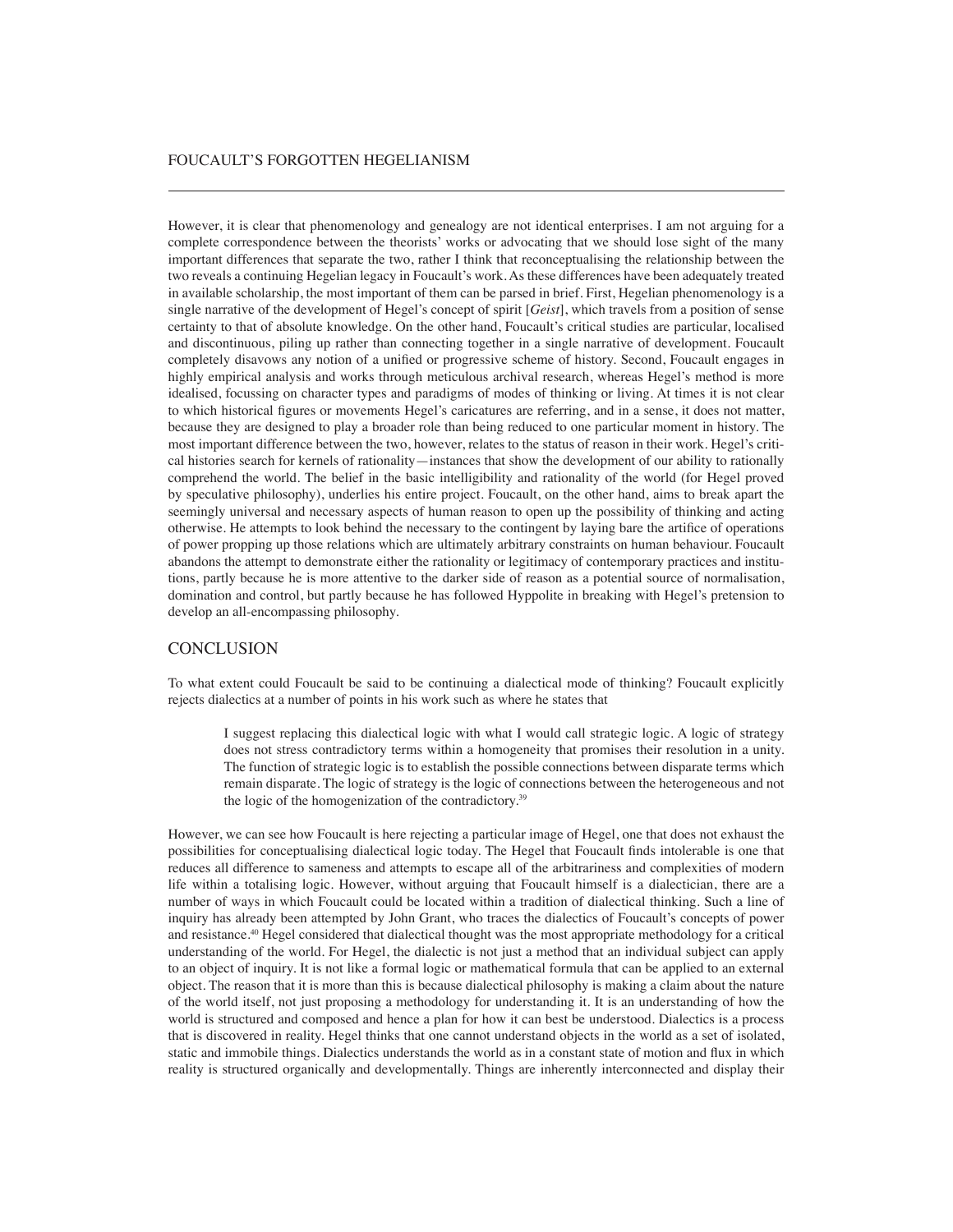essential natures when they are seen as organized wholes or systems. They have essential tendencies to develop and unfold their natures by continually transforming their organic structures.

Foucault does not think that reality itself is structured according to a pre-conditioned set of relations but he would agree with Hegel that analysis should involve the immanent study of the movement of the object of inquiry itself. Hegel says one has to present the "immanent soul of the content itself."41 One has to descend down to the level of the phenomena and trace its movements, its interconnections and the way in which it operates. The intention is not to follow some universal set of rules called "dialectical logic" or to read into everything the same schema but to trace the specific interconnections unique to each subject matter that is treated. Dialectics involves suspending external or transcendent principles or methodologies that seek to organize the material in advance, and being attentive to the movement of things themselves. This is the sense in which Foucault continues the dialectical tradition in an altered form. Dialectical philosophy must allow for the object to unfold according to its own basic dynamics, which for Hegel, but not Foucault, was coextensive with the unfolding of reason in the world.

Where critical historical studies will lead us is an open question for Hegel and Foucault, since both thinkers saw modernity as a radically open epoch. Hegel would agree with Foucault that one could never hope to attain a complete and definitive knowledge of what may constitute an epoch's historical limits. He would readily acknowledge that he had not finished the task of philosophy once and for all because no human being could step outside of his or her own age to conceptualise the future. This task remains an open one for each successive generation. In the *Philosophy of Right*, Hegel believed that he had constructed the most adequate institutional arrangement that would actualise freedom in his own era given the prevailing balance of social forces, but Hegel was no utopian. His political institutions closely resembled the types of progressive reforms that were in the process of transforming the Prussian state in the 1810s, although this movement was to come to a halt in 1819 following the rise of Restoration tendencies. The future is inherently open and unknowable for Hegel. It is not a domain that human beings can know with certainty or about which it is any use to speculate or prophesise. For Hegel, the immediacy of the present is ruptured by a phenomenological analysis of the past in order to provide for the possibility of a more autonomous existence. Foucault continues in the tradition of a critical historical project that seeks out human autonomy through a critique of the present through traces of the past.

#### MONASH UNIVERSITY